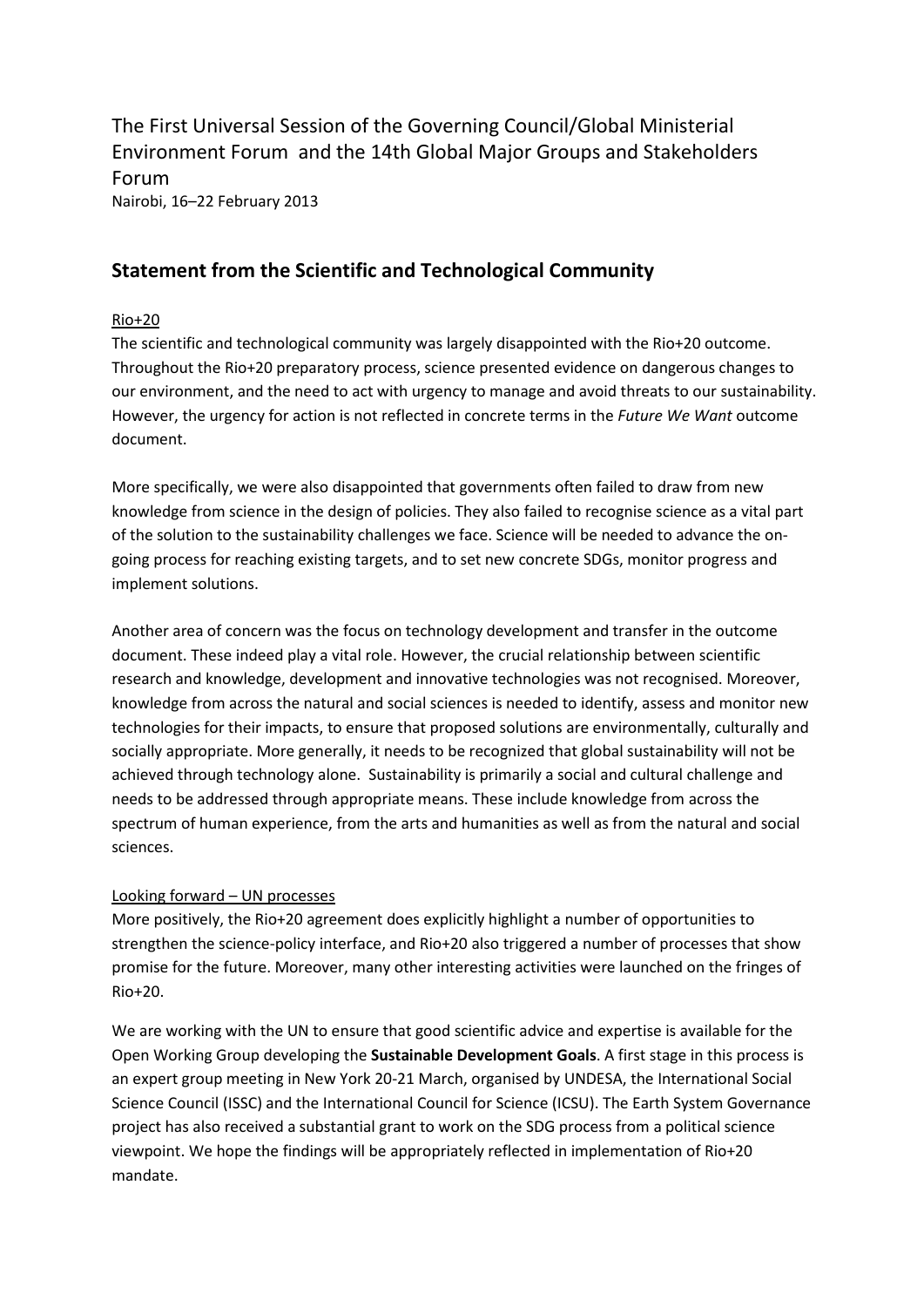The **Sustainable Development Solutions Network** also potentially provides a good avenue for getting scientific research into the Post 2015 and SDG processes.

We ask that the **UN high-level political forum** that will replace the Commission on Sustainable Development (CSD) provides a concrete mechanism to improve science advice into the UN and to improve the effectiveness of its functions learning from the good practice of individual communication, country policy performance review and special rapporteur systems introduced in the Human Right Council or the Aarhus Convention.

The **strengthening of UNEP** also hopefully offers avenues to improve the science-policy interface, as this is again specifically mentioned in the Rio outcome document in para 88(d), alongside improving stakeholder engagement with the Major Groups generally. In this respect, we call for support to the mechanisms to promote multi-stakeholder dialogues, good practice analysis, pilot project and strategic research by forging a nexus of policy, science and field actions toward achieving sustainability.

The **10 YFP of Sustainable Consumption and Production** also requires a great deal of input from the scientific and technological community, from across the natural and social sciences looking at both technological and behavioural change.TheGlobal Research Forum on SCP, launched during Rio+20, is an important forum for interdisciplinary research and policy design, which can support research for, developing indicators, and evaluation of Programmes under the 10YFP for a transition to SCP.

The scientific and technological community have been working intensively over the past years on the **Intergovernmental Platform on Biodiversity and Ecosystem Services** (IPBES). We are overall pleased with progress, and that UNEP will take the lead on the next stages of this important project. Concerns remain over stakeholder engagement and the make-up of the Multidisciplinary Expert Panel which is mostly composed of male, natural scientists, with under-representation of women scientists, the social sciences, and local and indigenous knowledge experts.

The **Science Advisory Board** that the UN Secretary General has asked UNESCO to create is another new development not specified in the Rio Outcome document, but agreed on at the fringes of Rio+20. We are working with UNESCO to ensure that this board has a high level of expertise, and appropriate balances of disciplines (natural and social sciences), countries and gender.

The scientific and technological community have also been working on the **GEO**, an important science and policy interface that enables monitoring of the state of the environment globally and can play an instrumental role in monitoring progress of the newly proposed SDGs goals. A continuation of GEO or another similar form of scientific report periodically is now even a must especially with a UNEP with a universal membership.

**Access to information**, participation in decision making and judicial proceedings over environmental matters are also a key matter of concern on which we hope progress will be made in the wake of Rio+20. We support a call for developing regional conventions in this respect.

Finally the scientific and technological community also launched its **Future Earth** project at Rio+20, in partnership with UNEP, UNESCO and others. This aims to develop knowledge for responding effectively to the risks and opportunities of global environmental change and for supporting